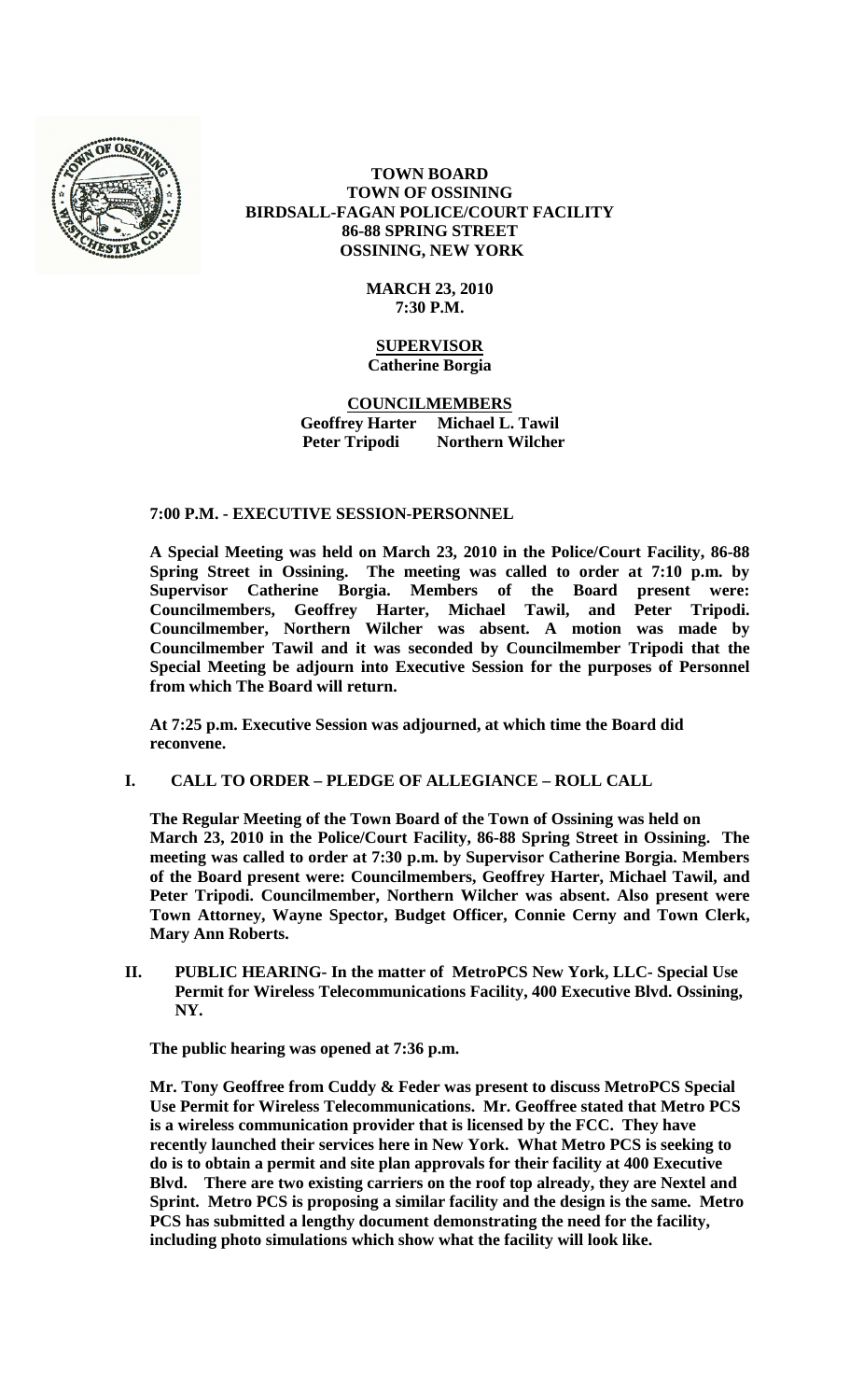**Bobby Williams, Spring Street, questioned what type of radiation is emitted? Will there be a license fee paid to the Town? Mr. Gioffree responded that the standard was the same as the rest of the carriers and the radiation emitted for all three carriers was less than 3%. The Town is not making any money as the rent is being paid to the owners of 400 Executive Boulevard.**

**At 7:45 p.m., Councilmember Tawil moved and it was seconded by Councilmember Harter that the public hearing be closed.**

**Motion Carried: Unanimously**

## **III. ANNOUNCEMENTS**

**Councilmember Tawil announced that Gregory Ellson and Michelle Neider were the Intel Science Talent Search finalist from Briarcliff Manor High School.**

**Ossining High School has seven students participating in the (Intel) International Science and Engineering Fair and the winners were as follows:**

> **Sean Maiorano Florence Kuhl Camila Linneman Dara Illowsky Laura Hellmich Charlotte Kleiman Alina Lesnovskaya**

**Councilmember Harter announced that the Pitchers and Catchers are hard at work preparing for the opening day which is April 17, 2010 beginning with a parade at Roosevelt School at 9 a.m. Each team will present a banner and participate in a contest for the best banner. There will also be a Job Fair at the Joseph G. Caputo**  Community Center on Saturday, April 17<sup>th</sup> from 1 – 4 p.m. Local businesses are **needed from Briarcliff and Ossining to participate in the Job Fair.**

**Councilmember Tripodi expressed his gratitude to Town Police Officer DeCruze for taking him on a tour of duty. A thank you was also extended to the Town Highway, Parks Department and the Police Department for all of their great work during the most recent storm which left tremendous damage.**

**Supervisor Borgia announced that Stash the Trash will take place on April 10th in the morning and the Earth Day Celebration will take place at waterfront park in the afternoon. The winner of the logo for Green Ossining .Com will also be announced at that time. Ossining MATTERS will host An Evening of Latin Rock which includes special performances by Ossining High School students. deSol will be held on May 1, 2010 at Ossining High School beginning at 7 p.m. The Ossining Rotary is sponsoring the Great Duck Race of Ossining on May 22, 2010 with festivities beginning at 11 a.m. and the race beginning at 1 p.m. All of the festivities will be in the Dale Avenue Park with the ducks going down the Kill Brook to Dale Avenue Park.** 

#### **IV. PUBLIC COMMENT ON AGENDA ITEMS**

#### **V. BOARD RESOLUTIONS**

#### **A. Approval of Minutes**

**Councilmember Tawil moved and it was seconded by Councilmember Tripodi that the following be approved:**

**Resolved, that the Town Board of the Town of Ossining hereby approves the March 09, 2010 Minutes of the Regular Meeting as presented.**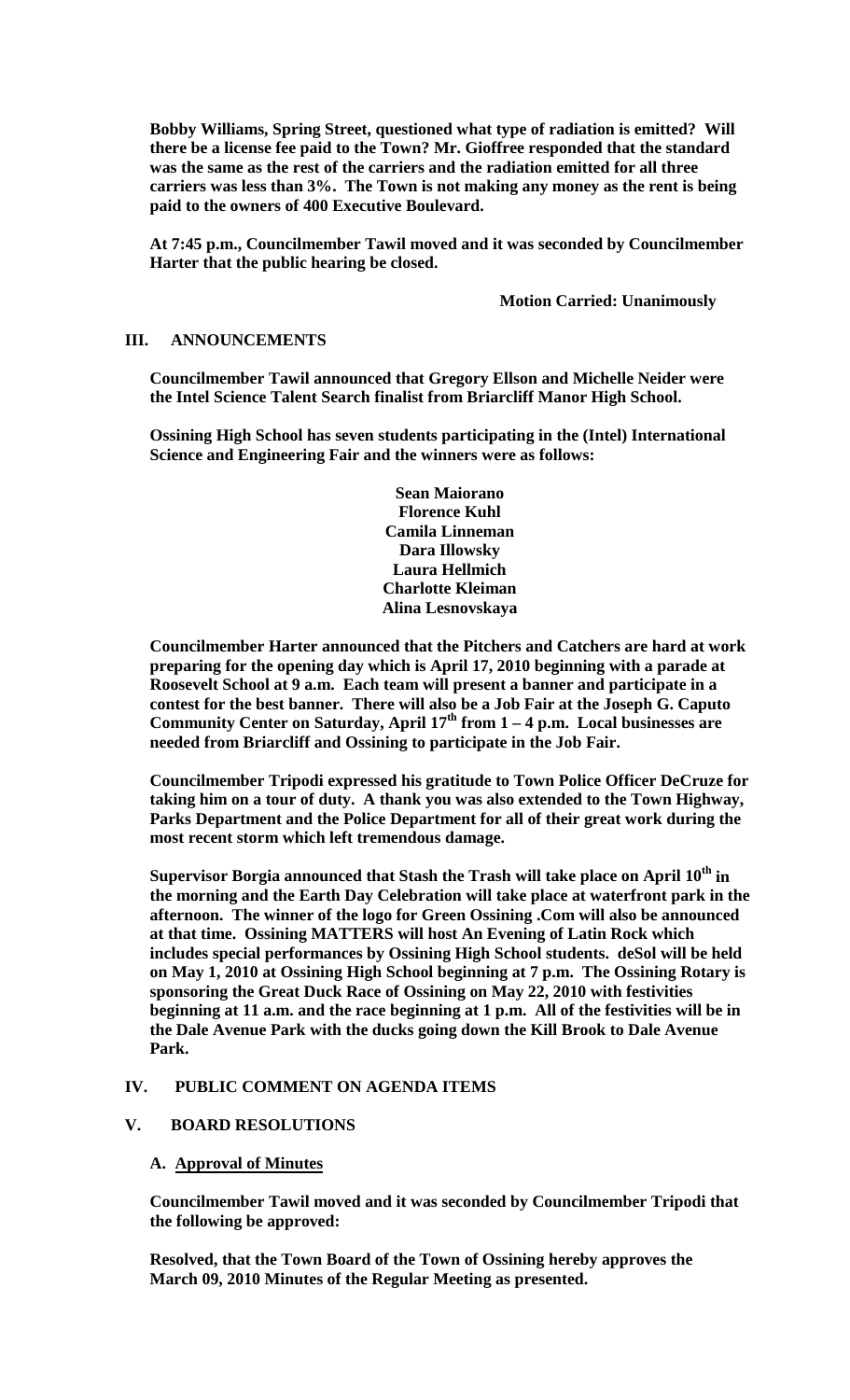# **Motion Carried: Unanimously**

# **B. Approval of Voucher Detail Report**

**Councilmember Harter moved and it was seconded by Councilmember Tawil that the following be approved:**

**Resolved, that the Town Board of the Town of Ossining hereby approves the Voucher Detail Report dated March 23, 2010 in the amount of \$ 302,192.26 for 2010.**

> **Vote: 3 –1 –0 Voting Aye: Harter, Tawil, Borgia, Voting Nay: Tripodi**

**Councilmember Tawil asked Councilmember Tripodi to comment as to why he is voting Nay on the Voucher detail report.**

**Councilmember Tripodi advised the public that there are a number of reasons why he is voting Nay on the voucher detail report:**

- **From January 2010 to present, we have spent \$800 in bottled water.**
- **We have spent year to date, \$10,800 cutting down trees with the same company.**
- **Feels that the current procurement policy needs to be changed and closely monitored.**
- **Year to date, consultants that have been paid up to \$50,000 or \$60,000.**

**Councilmember Tripodi feels that there are many ways that we can go through the Voucher detail and address each item line by line. With a change in our procurement policy we can reduce our spending.**

**Councilmember Tawil pointed out that his colleague is voting no on multiple vital necessary services and desirable functions for the town. They are as follows:**

- **Emergency and hazardous tree removal from previous storms**
- **Chain saws and parts**
- **Work gloves for our highway crews**
- **Replacement of down power lines**
- **Replacement parts for snow plows**
- **Road salt**
- **Heating oil for the highway department**
- **Maintenance of our sewer lift stations**
- **Gas for running the sewer lift stations**
- **Electricity for all town departments**
- **Insurance coverage for all CSEA member employees**
- **Insurance all union and non-union town employees**
- **Town phone bills**
- **Police equipment, same Police that Councilmember Tripodi rides along with.**
- **Detective association dues for the Police Department.**
- **Maintenance of Town vehicles**
- **Food for the senior nutrition program**
- **Deposit for our annual 4th of July fireworks**

**Councilmember Tawil stated with all that in mind, he would like Councilmember Tripodi to reconsider his vote.**

**Supervisor Borgia added that the Town has a very stringent procurement policy and invited certain members of the public to review. Supervisor Borgia stated that**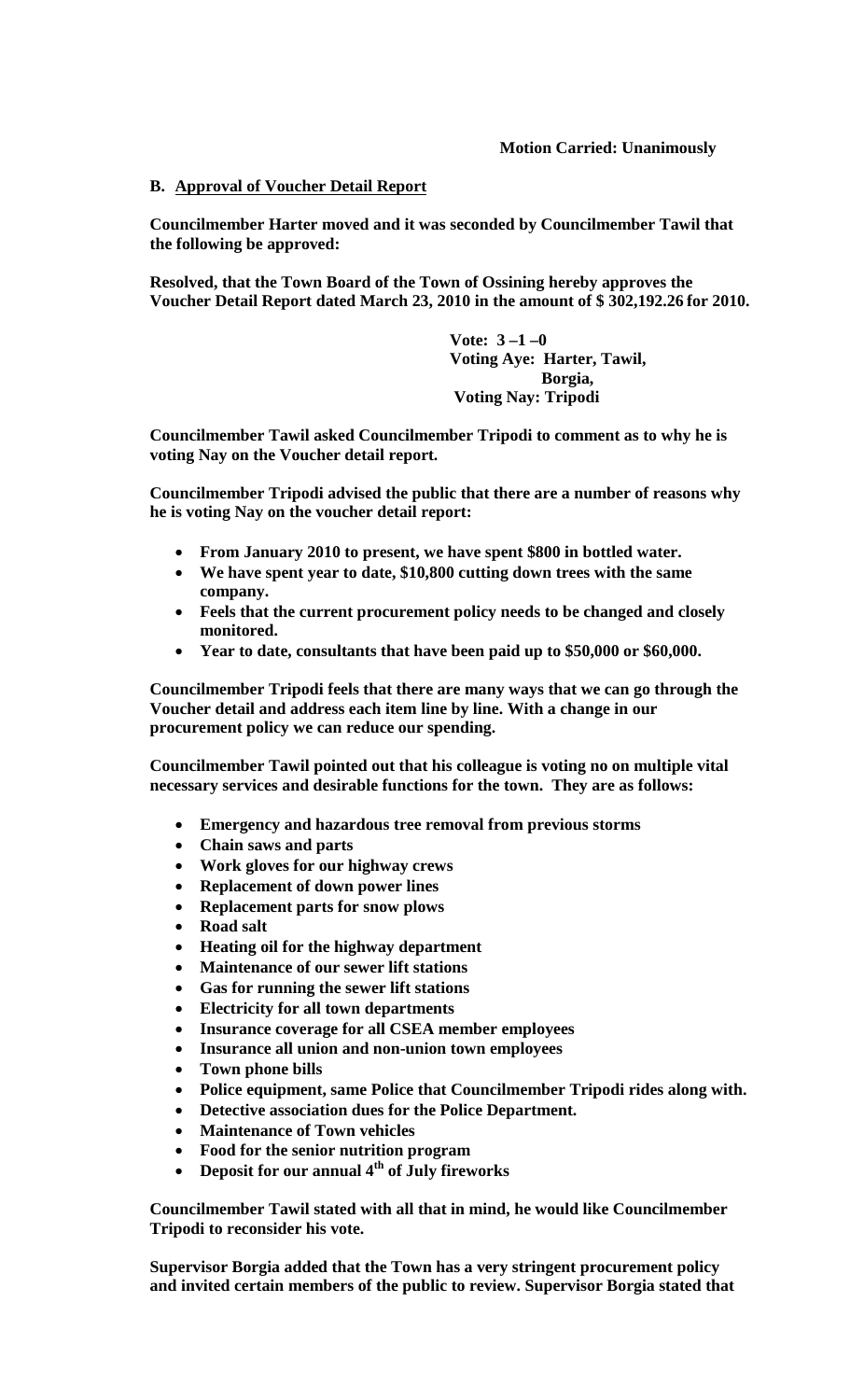**we do review every voucher that comes through for approval and welcomes input from the public on the voucher detail report. This report is available via e-mail for those who are interested. Supervisor Borgia advised we do not purchase individual bottles of water. However, we do purchase Poland Springs bottles for several of our Town offices. We were asked to make substantial cuts to our water usage and we did comply. Supervisor Borgia stated that for our Highway and Police Department we do supply the water.** 

**Councilmember Tripodi added that there are measures we can take such as revising our procurement policy that will reduce our expenses. Councilmember Tripodi feels that the Ossining tap water is fine to drink and the bottled water is an unnecessary expense and feels that is one of many ways that we can curb our spending** 

**Suprvisor Borgia invited the public to visit the Town of Ossining website to review our financial reports which indicate a substantial reduction in expenditures in 2009 and feels that our Managers are doing an excellent job in curbing expenses.**

# **C. CERTIORARI SETTLEMENT**

# **LOUIS RINALDI vs. TOWN OF OSSINING**

**Councilmember Tawil moved and it was seconded by Councilmember Harter that the following be approved:**

**WHEREAS, proceedings pursuant to Article 7 of the Real Property Tax Law of the State of New York were instituted by Louis Rinaldi, against the Town of Ossining to review the tax assessments made on Petitioner's property located at 1A Croton Dam Road in the Town of Ossining, and designated on the tax assessment map of the Town of Ossining as Section 89.012, Block 1, Lot 53, for assessment year 2007 which proceedings are now pending in the Supreme Court of the State of New York, County of Westchester, under Index No. 07-21267; and**

**WHEREAS, the above Petitioner has agreed to a compromise and settlement of such proceedings, subject to the approval of the Town Board, correcting and reducing the assessed valuation of its real property and improvements, as follows:**

| Assessment | <b>Original</b> | <b>Corrected</b>  |                  |
|------------|-----------------|-------------------|------------------|
| Year       | Assessment      | <b>Assessment</b> | <b>Reduction</b> |
| 2007       | 38,300          | 32,000            | 6,300            |

**WHEREAS, any and all refunds necessitated by said settlement will be made without interest; and**

**WHEREAS, the Town Board, upon the recommendation of the Assessor, concurred by the Town Attorney, finds the proposed settlement appropriate and in the best interest of the Town of Ossining; now therefore it is**

**RESOLVED that settlement of the proceedings, on the terms set forth herein, is hereby accepted and approved, subject to the approval of the Supreme Court, Westchester County, wherein such proceedings are pending; and it is further**

**RESOLVED that the Town Attorney is hereby authorized and directed to procure and execute any documents necessary to effectuate such settlement; and it is further**

**RESOLVED, subject to the approval of the Supreme Court, Westchester County, that the Assessor is authorized and directed to make the changes and corrections to the individual unit assessment on the tax assessment roll of the Town of Ossining, which will be ordered pursuant to the Consent Judgment to be entered in**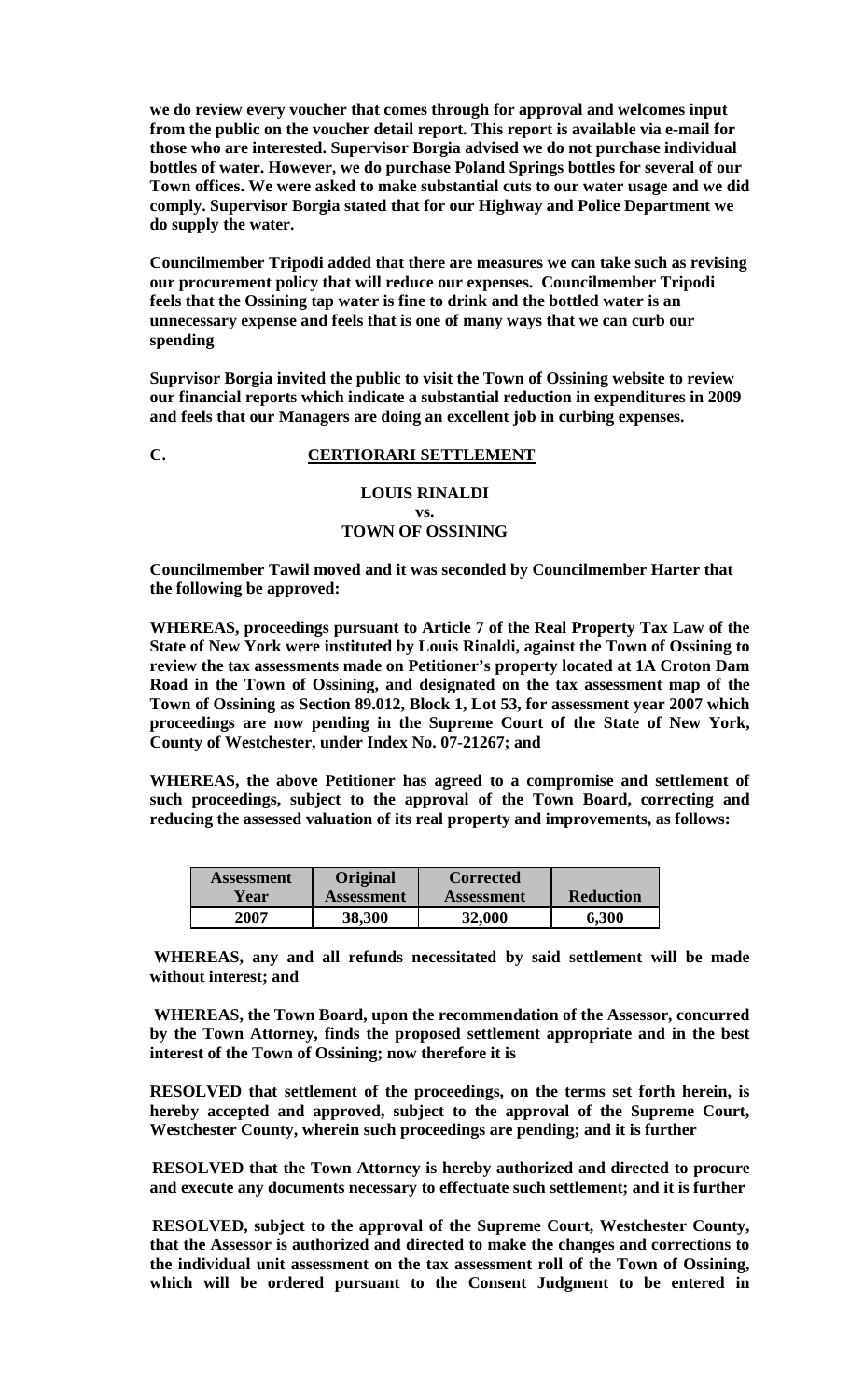**accordance with the terms of this settlement, and the Receiver of Taxes is authorized and directed to process and pay the refund of Town of Ossining taxes estimated to be \$707.12, which will be ordered pursuant to said Consent Judgment.**

**Motion Carried: Unanimously**

# **D. CERTIORARI SETTLEMENT**

# **PARK PROFESSIONAL BUILDING vs. TOWN OF OSSINING**

**Councilmember Tawil moved and it was seconded by Councilmember Harter that the following be approved:**

**WHEREAS, proceedings pursuant to Article 7 of the Real Property Tax Law of the State of New York were instituted by Park Professional Building, against the Town of Ossining to review the tax assessments made on Petitioner's property located at 100 South Highland Avenue in the Town of Ossining, and designated on the tax assessment map of the Town of Ossining as Section 97.11, Block 2, Lot 57 through 97.11-2-57.12, for assessment years 2004 through 2009, which proceedings are now pending in the Supreme Court of the State of New York, County of Westchester, under Index Nos. 16028/04, 16948/05, 19782/06, 20384/07, 21936/08, 23864/09; and**

**WHEREAS, the above Petitioner has agreed to a compromise and settlement of such proceedings, subject to the approval of the Town Board, correcting and reducing the assessed valuation of its real property and improvements, as follows:**

| <b>Assessment</b> | Original          | <b>Corrected</b>  |                  |
|-------------------|-------------------|-------------------|------------------|
| Year              | <b>Assessment</b> | <b>Assessment</b> | <b>Reduction</b> |
| 2004              | 146,000           | 94,880            | 51,120           |
| 2005              | 110,370           | 75,390            | 34,980           |
| 2006              | 146,000           | 94,880            | 51,120           |
| 2007              | 149,400           | 97,090            | 52,310           |
| 2008              | 149,400           | 97,090            | 52,310           |
| 2009              | 149,400           | 97,090            | 52,310           |

**WHEREAS, any and all refunds necessitated by said settlement will be made without interest; and**

**WHEREAS, the Town Board, upon the recommendation of the Assessor, concurred in by the Town Attorney, finds the proposed settlement appropriate and in the best interest of the Town of Ossining; now therefore it is**

**RESOLVED that settlement of the proceedings, on the terms set forth herein, is hereby accepted and approved, subject to the approval of the Supreme Court, Westchester County, wherein such proceedings are pending; and it is further**

**RESOLVED that the Town Attorney is hereby authorized and directed to procure and execute any documents necessary to effectuate such settlement; and it is further**

**RESOLVED, subject to the approval of the Supreme Court, Westchester County, that the Assessor is authorized and directed to make the changes and corrections to the individual unit assessment on the tax assessment roll of the Town of Ossining, which will be ordered pursuant to the Consent Judgment to be entered in accordance with the terms of this settlement, and the Receiver of Taxes is authorized and directed to process and pay the refund of Town of Ossining taxes estimated to be \$2,350.41, which will be ordered pursuant to said Consent Judgment.**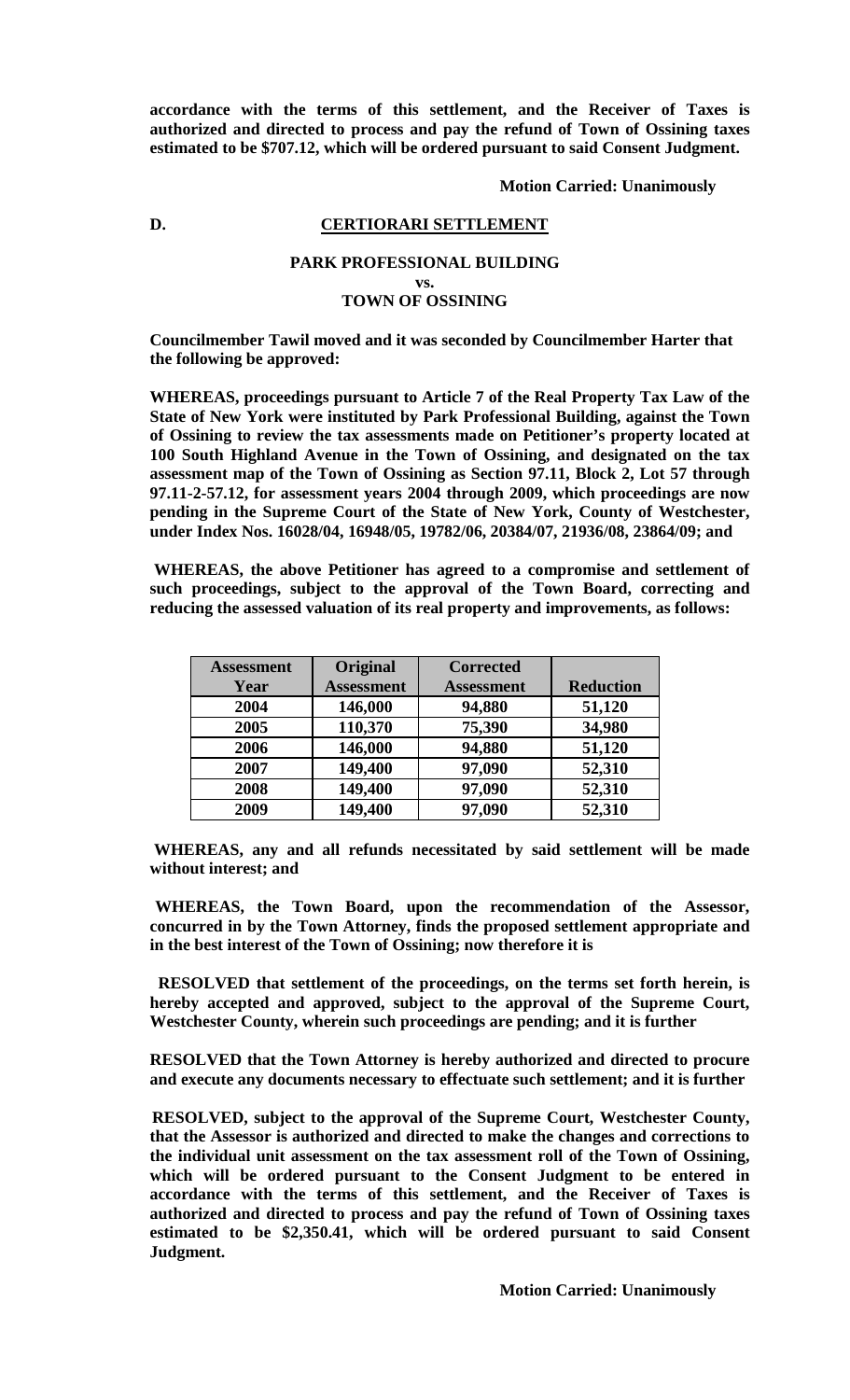## E. **CERTIORARI SETTLEMENT**

#### **LONDON TERRACE ASSOCIATES**

**vs.**

# **TOWN OF OSSINING**

**Councilmember Tawil moved and it was seconded by Councilmember Harter that the following be approved:**

**WHEREAS, proceedings pursuant to Article 7 of the Real Property Tax Law of the State of New York were instituted by London Terrace Associates, against the Town of Ossining to review the tax assessments made on Petitioner's property located at 50-52 Clinton Avenue in the Town of Ossining, and designated on the tax assessment map of the Town of Ossining as Section 89.19, Block 2, Lot 20, for assessment years 2005 through 2008, which proceedings are now pending in the Supreme Court of the State of New York, County of Westchester, under Index Nos. 01-15459, 02-16847, 03-15412, 04-14442, 05-16706, 06-19281, 07-19776, 08-20868; and**

**WHEREAS, the above Petitioner has agreed to a compromise and settlement of such proceedings, subject to the approval of the Town Board, correcting and reducing the assessed valuation of its real property and improvements, as follows:**

| <b>Assessment</b> | Original          | <b>Corrected</b>  |                  |
|-------------------|-------------------|-------------------|------------------|
| Year              | <b>Assessment</b> | <b>Assessment</b> | <b>Reduction</b> |
| 2005              | 283,550           | 240,000           | 43,550           |
| 2006              | 283,550           | 230,000           | 53,550           |
| 2007              | 283,550           | 220,000           | 63,550           |
| 2008              | 283,550           | 210,000           | 73,550           |

**WHEREAS, any and all refunds necessitated by said settlement will be made without interest; and**

**WHEREAS, the Town Board, upon the recommendation of the Assessor, concurred in by the Town Attorney, finds the proposed settlement appropriate and in the best interest of the Town of Ossining; now therefore it is**

**RESOLVED that settlement of the proceedings, on the terms set forth herein, is hereby accepted and approved, subject to the approval of the Supreme Court, Westchester County, wherein such proceedings are pending; and it is further**

**RESOLVED that the Town Attorney is hereby authorized and directed to procure and execute any documents necessary to effectuate such settlement; and it is further**

**RESOLVED, subject to the approval of the Supreme Court, Westchester County, that the Assessor is authorized and directed to make the changes and corrections to the individual unit assessment on the tax assessment roll of the Town of Ossining, which will be ordered pursuant to the Consent Judgment to be entered in accordance with the terms of this settlement, and the Receiver of Taxes is authorized and directed to process and pay the refund of Town of Ossining taxes estimated to be \$1,830.15, which will be ordered pursuant to said Consent Judgment.**

## **Motion Carried: Unanimously**

#### **F. Agreement-Westchester County Inter-municipal Agreement-RICI System**

**Councilmember Harter moved and it was seconded by Councilmember Tawil that the following be approved:**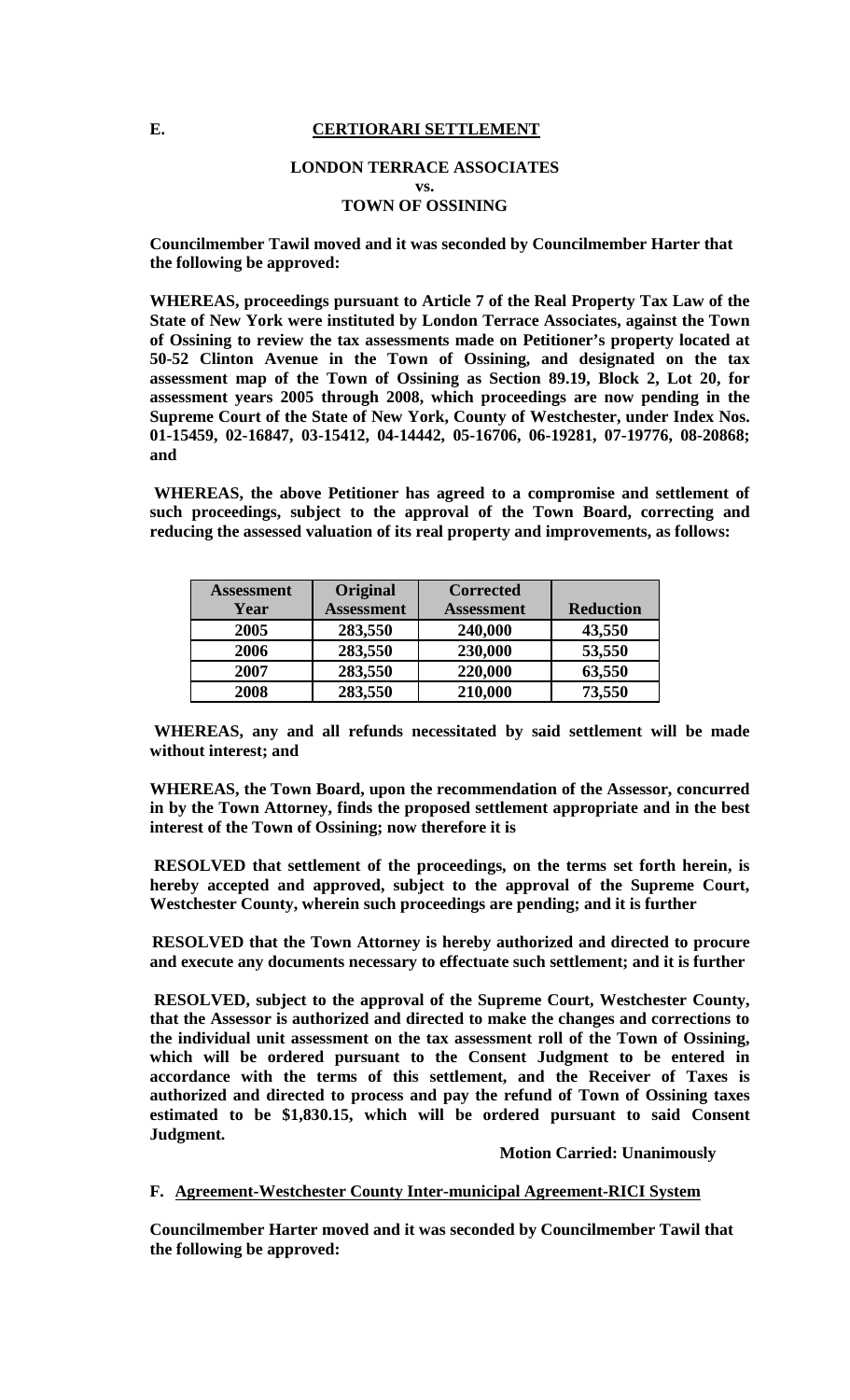**Whereas, on February 8, 2005, the Town Board passed a resolution authorizing the Town Supervisor to enter into an inter-municipal agreement with Westchester County to obtain access to the RICI System (Repository for Integrated Criminalistic Information); and**

**Whereas, the agreement expires on April 30, 2010 and the Police Department wishes to renew the agreement; now therefore be it**

**Resolved, that the Town Board of the Town of Ossining hereby authorizes the Supervisor to renew an inter-municipal agreement with Westchester County Department of Public Safety to continue to access the RICI System (Repository for Integrated Criminalistic Information). The term of this agreement will commence May 1, 2010 and terminate April 30, 2015, unless terminated earlier as provided for in the agreement.** 

**Motion Carried: Unanimously**

#### **G. Agreement-Receiver of Taxes-Internet Tax Collection**

**Councilmember Tawil moved and it was seconded by Councilmember Tripodi that the following be approved:**

**Whereas, the Town of Ossining entered into an agreement in September 2006 with three vendors to provide internet tax collection; and**

**Whereas, these three vendors are Systems East, to provide the internet interface, ACH to provide electronic check payments and total Merchant Services, to provide credit card payments; and**

**Whereas, there have been many improvements in the technology, billing, and reporting practices for online payments since the time of the initial contracts; and**

**Whereas, the Town of Ossining wishes to improve service to the taxpayers of the Town of Ossining while also decreasing the expense of providing this service; now**

**Therefore be it resolved, that the Town of Ossining authorizes the Supervisor to cancel the contract with Total Merchant Services at no expense to the Town of Ossining; to sign a contract with Systems East, Inc. that caps the payment for all internet payment services to the Town at \$30 per month plus an annual fee of \$495; to sign a contract with EVO Merchant Services to provide credit card services at no additional expense to the Town of Ossining; and to sign an agreement with ACH to provide electronic check payment service at no additional cost to the Town of Ossining.**

**Motion Carried: Unanimously**

**H. Calling for a Public Hearing to consider a Local Law to amend Fines and Penalties in the Town Code**

**Councilmember Tawil moved and it was seconded by Councilmember Tripodi that the following be approved:**

**Resolved, that the Town Board of the Town of Ossining hereby calls for a Public Hearing on Tuesday, April 13, 2010 at the Police/Court Facility, 86-88 Spring Street, Ossining, NY to consider a local law to amend fines and penalties in the Code of the Town of Ossining including Chapter 50 entitled "Accessory Dwelling Units In Single-Family Homes, Chapter 63 entitled "Building Construction," Chapter 82 entitled "Electrical Standards," Chapter 87 entitled "Excavations," Chapter 92 entitled "Filling and Grading," Chapter 112 entitled "Garbage, Rubbish and Refuse," Chapter 148 entitled "Plumbing" and Chapter 200 entitled "Zoning."**

**Motion Carried: Unanimously**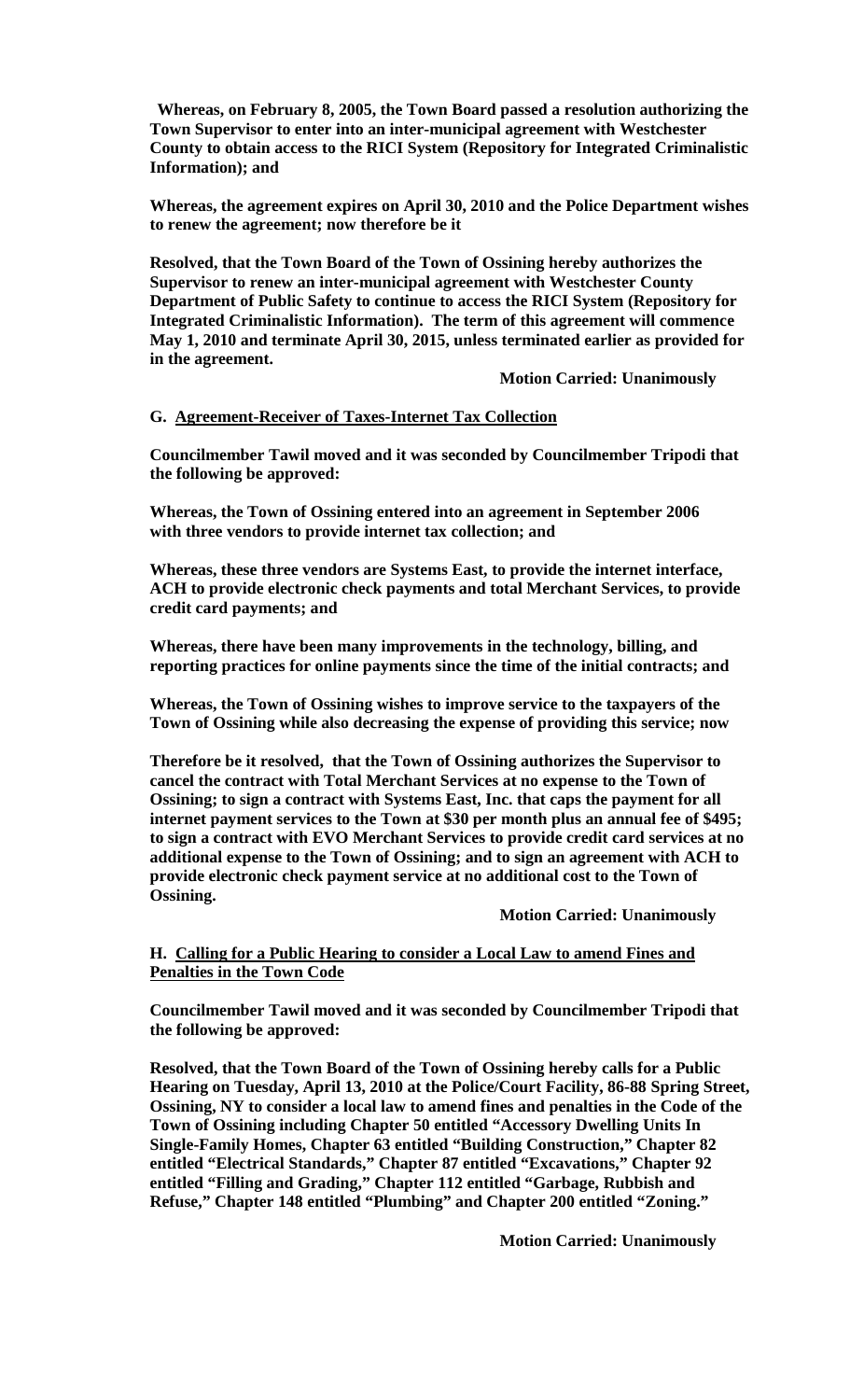## **I. Call-a-Cab Agreement**

**Councilmember Harter moved and it was seconded by Councilmember Tawil that the following be approved:**

**Resolved, that the Town Board hereby authorizes the Supervisor to sign an agreement with J&A Cab Services, Inc., Yonkers, NY for participation in the Call-A-Cab program for the period ending December 31, 2010; and be it further** 

**Resolved, that in accordance with the agreement, a Certificate of Insurance is required to be submitted to the Supervisor's Office complying with the requirements of Section 182-11 of the Town Code.**

> **Vote: 3 –1 –0 Voting Aye: Harter, Tawil, Borgia, Abstain: Tripodi**

#### **J. Finance-Capital Project # 2010-2170-Justice Court Assistance Program**

**Councilmember Tawil moved and it was seconded by Councilmember Tripodi that the following be approved:**

**Resolved, that the Town Board of the Town of Ossining hereby authorizes the establishment of Capital Project # 2010-2170, entitled Justice Court Assistance Program in the amount of \$2,854.87 to be fully funded by New York State Unified Court System.**

#### **Motion Carried: Unanimously**

#### **K. Finance-2009 Budget Adjustments**

**Councilmember Tawil moved and it was seconded by Councilmember Tripodi that the following be approved:**

**Resolved, that the Town Board of the Town of Ossining hereby authorizes the following budget adjustments be made to the 2009 budget:**

| To:                            |                      | To:      | From:    |               |                         |  |
|--------------------------------|----------------------|----------|----------|---------------|-------------------------|--|
| Account                        |                      |          |          | Account       |                         |  |
| Number                         | Description          | Amount   | Amount   | Number        | Description             |  |
| Assessor                       |                      |          |          |               |                         |  |
| 010.1355.0101                  | Pers.Srvc Regular    | 2774.2   | 2774.2   | 010.9010.0810 | <b>State Retirement</b> |  |
| <b>MCTMT Payrl Tax</b>         |                      |          |          |               |                         |  |
|                                | <b>MCTMT Payroll</b> |          |          |               |                         |  |
| 010.1980.0438                  | Tax                  | 0.94     | 0.94     | 010.9010.0810 | <b>State Retirement</b> |  |
| <b>Employee Benefits</b>       |                      |          |          |               |                         |  |
| 010.9010.0812                  | Social Security      | 212.23   | 212.23   | 010.9010.0810 | <b>State Retirement</b> |  |
|                                |                      |          |          |               |                         |  |
|                                |                      |          |          |               |                         |  |
| <b>Independent Audit</b>       |                      |          |          |               |                         |  |
| 020.1320.0438                  | Miscellaneous        | 16545.18 | 62680.68 | 020.1930.0438 | Miscellaneous           |  |
| <b>Central Data Processing</b> |                      |          |          |               |                         |  |
|                                | Vill.Oss.            |          |          |               |                         |  |
| 020.1680.0475                  | Contractual          | 46135.50 |          |               |                         |  |
|                                |                      |          |          |               |                         |  |
| <b>Independent Audit</b>       |                      |          |          |               |                         |  |
| 031.1320.0438                  | Miscellaneous        | 9564.19  | 9564.19  | 031.5110.0447 | Road Drainage           |  |
| <b>Central Data Processing</b> |                      |          |          |               |                         |  |
|                                | Vill.Oss.            |          |          |               |                         |  |
| 031.1680.0475                  | Contractual          | 26669.33 | 15724.34 | 031.5110.0447 | Road Drainage           |  |
|                                |                      |          | 10944.99 | 031.5110.0105 | Pers.Svc Overtime       |  |
| <b>Employee Benefits</b>       |                      |          |          |               |                         |  |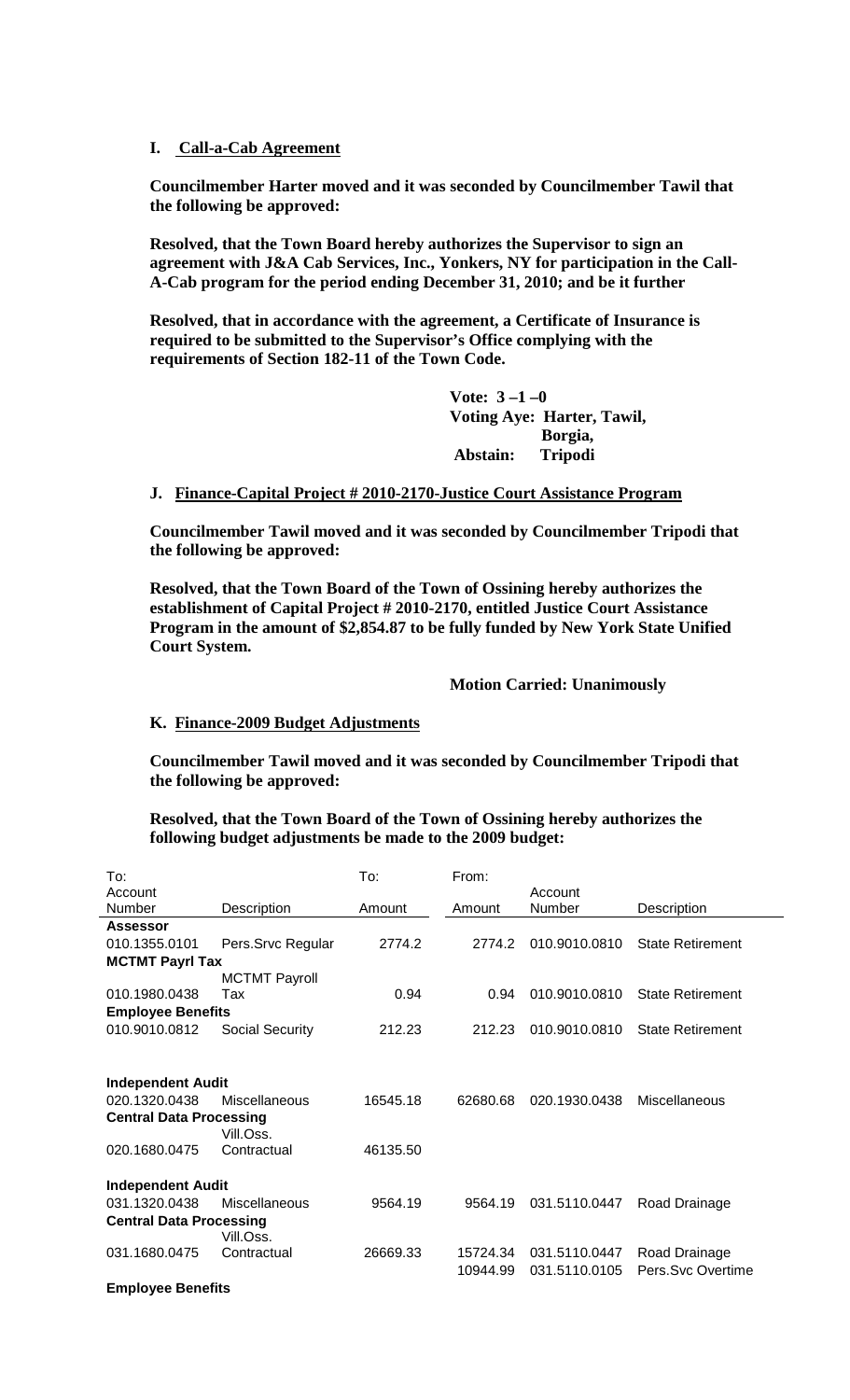| 031.9010.0813                                                               | <b>Workers Comp</b>        | 75782.00 | 9414.83<br>13662.31<br>32417.46<br>20287.40 | 031.5110.0105<br>031.5110.0101<br>031.9010.0810<br>031.9010.0817 | Pers.Svc Overtime<br>Pers.Svc Regular<br><b>State Retirement</b><br>Hosp/Medical Ins |
|-----------------------------------------------------------------------------|----------------------------|----------|---------------------------------------------|------------------------------------------------------------------|--------------------------------------------------------------------------------------|
| <b>Independent Audit</b><br>032.1320.0438                                   | Miscellaneous              | 1419.09  | 1419.09                                     | 032.0032.4795                                                    | <b>Fund Balance</b>                                                                  |
| <b>Central Data Processing</b>                                              | Vill.Oss.                  |          |                                             |                                                                  |                                                                                      |
| 032.1680.0475                                                               | Contractual                | 3957.06  | 3957.06                                     | 032.0032.4795                                                    | <b>Fund Balance</b>                                                                  |
| <b>Independent Audit</b><br>050.1320.0438<br><b>Central Data Processing</b> | Miscellaneous              | 103.28   | 103.28                                      | 050.0050.4795                                                    | <b>Fund Balance</b>                                                                  |
| 050.1680.0475                                                               | Vill.Oss.<br>Contractual   | 287.98   | 287.98                                      | 050.0050.4795                                                    | <b>Fund Balance</b>                                                                  |
| <b>Independent Audit</b><br>051.1320.0438<br><b>Central Data Processing</b> | Miscellaneous              | 362.70   | 362.70                                      | 051.8120.0409                                                    | Electricity                                                                          |
| 051.1680.0475                                                               | Vill.Oss.<br>Contractual   | 1011.38  | 1011.38                                     | 051.8120.0409                                                    | Electricity                                                                          |
| <b>Employee Benefits</b><br>051.9010.0813                                   | <b>Workers Comp</b>        | 105.00   | 105.00                                      | 051.8120.0409                                                    | Electricity                                                                          |
|                                                                             |                            |          |                                             |                                                                  |                                                                                      |
| <b>Independent Audit</b><br>052.1320.0438<br><b>Central Data Processing</b> | Miscellaneous              | 2.92     | 2.92                                        | 052.0052.4795                                                    | <b>Fund Balance</b>                                                                  |
| 052.1680.0475                                                               | Vill.Oss.<br>Contractual   | 8.13     | 8.13                                        | 052.0052.4795                                                    | <b>Fund Balance</b>                                                                  |
| <b>Independent Audit</b><br>053.1320.0438                                   | Miscellaneous              | 16.68    | 16.68                                       | 053.8120.0419                                                    | Maint/Repair                                                                         |
| <b>Central Data Processing</b><br>053.1680.0475                             | Vill.Oss.<br>Contractual   | 46.50    | 46.50                                       | 053.8120.0419                                                    | Maint/Repair                                                                         |
|                                                                             |                            |          |                                             |                                                                  |                                                                                      |
| <b>Independent Audit</b><br>054.1320.0438<br><b>Central Data Processing</b> | Miscellaneous              | 288.79   | 288.79                                      | 054.8120.0419                                                    | Maint/Repair                                                                         |
| 054.1680.0475                                                               | Vill.Oss.<br>Contractual   | 805.28   | 805.28                                      | 054.8120.0419                                                    | Maint/Repair                                                                         |
| <b>Employee Benefits</b><br>054.9010.0813                                   | <b>Workers Comp</b>        | 105.00   | 105.00                                      | 054.8120.0419                                                    | Maint/Repair                                                                         |
| <b>Independent Audit</b>                                                    |                            |          |                                             |                                                                  |                                                                                      |
| 055.1320.0438<br><b>Central Data Processing</b>                             | Miscellaneous<br>Vill.Oss. | 112.73   | 112.73                                      | 055.8120.0409                                                    | Electricity                                                                          |
| 055.1680.0475<br><b>Employee Benefits</b>                                   | Contractual                | 314.35   | 314.35                                      | 055.8120.0409                                                    | Electricity                                                                          |
| 055.9010.0813                                                               | <b>Workers Comp</b>        | 94.00    | 94.00                                       | 055.8120.0409                                                    | Electricity                                                                          |
| <b>Independent Audit</b>                                                    |                            |          |                                             |                                                                  |                                                                                      |
| 056.1320.0438<br><b>Central Data Processing</b>                             | Miscellaneous              | 120.78   | 120.78                                      | 056.8120.0409                                                    | Electricity                                                                          |
| 056.1680.0475                                                               | Vill.Oss.<br>Contractual   | 336.79   | 336.79                                      | 056.8120.0409                                                    | Electricity                                                                          |
| <b>Employee Benefits</b><br>056.9010.0813                                   | <b>Workers Comp</b>        | 5.00     | 5.00                                        | 056.8120.0409                                                    | Electricity                                                                          |
| <b>Independent Audit</b>                                                    |                            |          |                                             |                                                                  |                                                                                      |
| 057.1320.0438                                                               | Miscellaneous              | 6.41     | 6.41                                        | 057.8120.0419                                                    | Maint/Repair                                                                         |
| <b>Central Data Processing</b>                                              | Vill.Oss.                  |          |                                             |                                                                  |                                                                                      |
| 057.1680.0475                                                               | Contractual                | 17.87    | 17.87                                       | 057.8120.0419                                                    | Maint/Repair                                                                         |
| <b>Independent Audit</b><br>058.1320.0438                                   | Miscellaneous              | 376.48   | 376.48                                      | 058.8120.0409                                                    | Electricity                                                                          |
|                                                                             |                            |          |                                             |                                                                  |                                                                                      |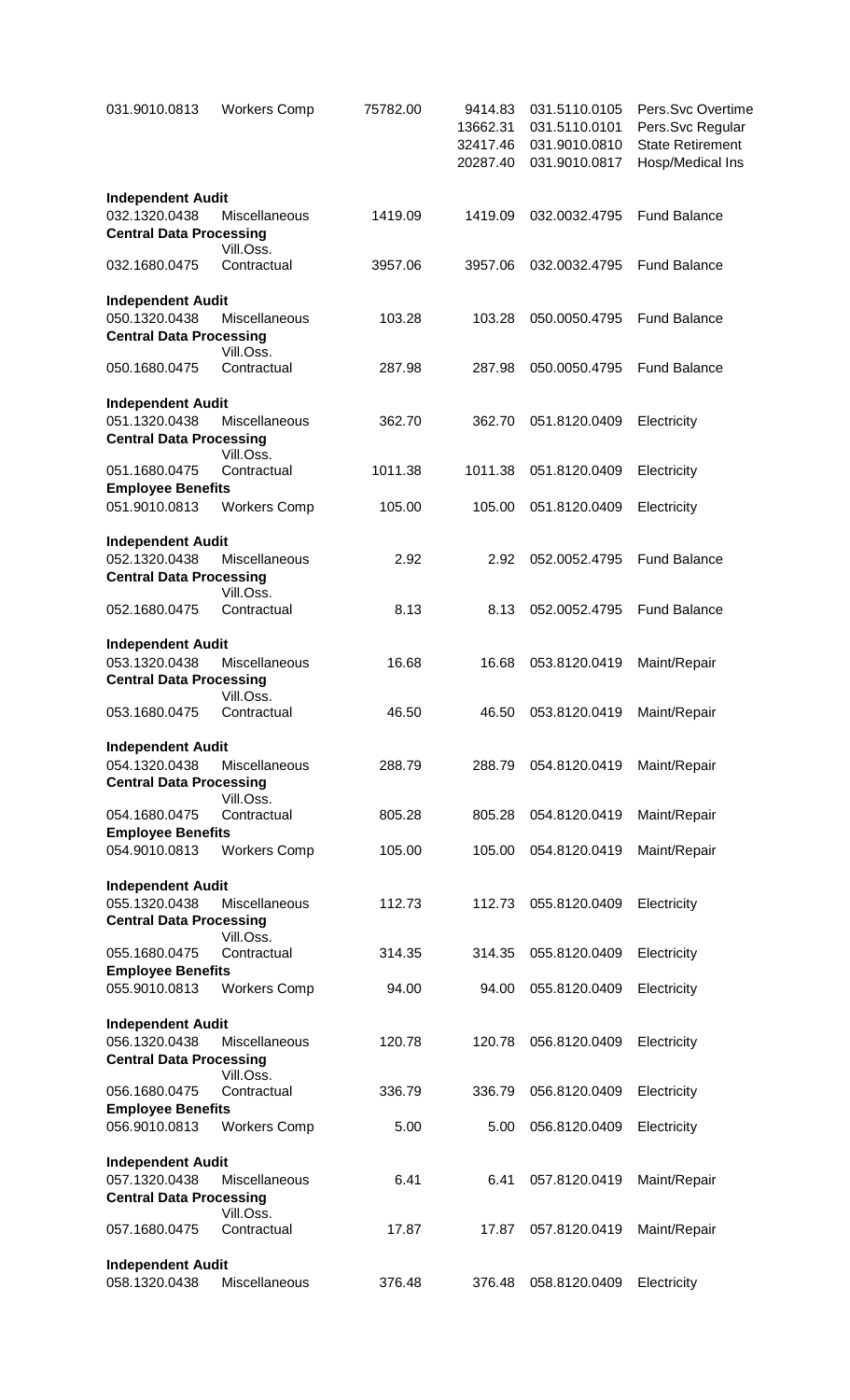| <b>Central Data Processing</b>            |                      |         |         |                           |                       |
|-------------------------------------------|----------------------|---------|---------|---------------------------|-----------------------|
|                                           | Vill.Oss.            |         |         |                           |                       |
| 058.1680.0475                             | Contractual          | 1049.78 | 1049.78 | 058.8120.0409             | Electricity           |
| <b>Employee Benefits</b>                  |                      |         |         |                           |                       |
| 058.9010.0813                             | <b>Workers Comp</b>  | 244.00  | 244.00  | 058.8120.0409             | Electricity           |
| <b>Independent Audit</b>                  |                      |         |         |                           |                       |
| 059.1320.0438                             | Miscellaneous        | 443.32  | 443.32  | 059.8120.0409             | Electricity           |
| <b>Central Data Processing</b>            |                      |         |         |                           |                       |
|                                           | Vill.Oss.            |         |         |                           |                       |
| 059.1680.0475                             | Contractual          | 1236.17 | 1236.17 | 059.8120.0409             | Electricity           |
| <b>Employee Benefits</b><br>059.9010.0813 | <b>Workers Comp</b>  | 261.00  | 261.00  | 059.8120.0409             | Electricity           |
|                                           |                      |         |         |                           |                       |
| <b>Independent Audit</b>                  |                      |         |         |                           |                       |
| 060.1320.0438                             | Miscellaneous        | 29.04   | 29.04   | 060.9730.0403             | <b>Filing Fees</b>    |
| <b>Central Data Processing</b>            |                      |         |         |                           |                       |
|                                           | Vill.Oss.            |         |         |                           |                       |
| 060.1680.0475                             | Contractual          | 80.97   | 80.97   | 060.9730.0403             | <b>Filing Fees</b>    |
| <b>Independent Audit</b>                  |                      |         |         |                           |                       |
| 061.1320.0438                             | <b>Miscellaneous</b> | 14.87   | 14.87   | 061.0061.4795             | <b>Fund Balance</b>   |
| <b>Central Data Processing</b>            |                      |         |         |                           |                       |
|                                           | Vill.Oss.            |         |         |                           |                       |
| 061.1680.0475                             | Contractual          | 41.47   | 41.47   | 061.0061.4795             | <b>Fund Balance</b>   |
| <b>Independent Audit</b>                  |                      |         |         |                           |                       |
| 062.1320.0438                             | Miscellaneous        | 87.90   | 87.90   | 062.0062.4795             | <b>Fund Balance</b>   |
| <b>Central Data Processing</b>            |                      |         |         |                           |                       |
|                                           | Vill.Oss.            |         |         |                           |                       |
| 062.1680.0475                             | Contractual          | 245.10  | 245.10  | 062.0062.4795             | <b>Fund Balance</b>   |
| <b>Independent Audit</b>                  |                      |         |         |                           |                       |
| 063.1320.0438                             | Miscellaneous        | 318.21  | 318.21  | 063.5182.0409             | Electricity           |
| <b>Central Data Processing</b>            |                      |         |         |                           |                       |
|                                           | Vill.Oss.            |         |         |                           |                       |
| 063.1680.0475                             | Contractual          | 887.31  | 887.31  | 063.5182.0409 Electricity |                       |
|                                           |                      |         |         |                           |                       |
| <b>Independent Audit</b>                  |                      |         |         |                           |                       |
| 064.1320.0438                             | Miscellaneous        | 2456.28 | 2456.28 | 064.0064.4795             | <b>Fund Balance</b>   |
| <b>Central Data Processing</b>            |                      |         |         |                           |                       |
|                                           | Vill.Oss.            |         |         |                           |                       |
| 064.1680.0475                             | Contractual          | 6849.24 | 6849.24 | 064.0064.4795             | <b>Fund Balance</b>   |
| <b>Independent Audit</b>                  |                      |         |         |                           |                       |
| 065.1320.0438                             | Miscellaneous        | 2486.81 | 2486.81 | 065.8160.0456             | Recycling/Envir.Waste |
| <b>Central Data Processing</b>            |                      |         |         |                           |                       |
|                                           | Vill.Oss.            |         |         |                           |                       |
| 065.1680.0475                             | Contractual          | 6934.37 | 6934.37 | 065.8160.0456             | Recycling/Envir.Waste |
| <b>Independent Audit</b>                  |                      |         |         |                           |                       |
| 066.1320.0438                             | Miscellaneous        | 1699.62 | 1699.62 | 066.4540.0475             | Contractual           |
| <b>Central Data Processing</b>            |                      |         |         |                           |                       |
|                                           | Vill.Oss.            |         |         |                           |                       |
| 066.1680.0475                             | Contractual          | 4739.32 | 4739.32 | 066.4540.0475             | Contractual           |
|                                           |                      |         |         |                           |                       |

## **Motion Carried: Unanimously**

#### **L. Parks Department-Seasonal Employees**

**Councilmember Harter moved and it was seconded by Councilmember Tawil that the following be approved:**

**Resolved, that the Town Board of the Town of Ossining hereby appoints the following employees to the seasonal position of Laborer in the Parks Department at the rate of \$8.50/hr. effective March 24, 2010:**

**Shatique S. Daney, Riverview Courts, Ossining**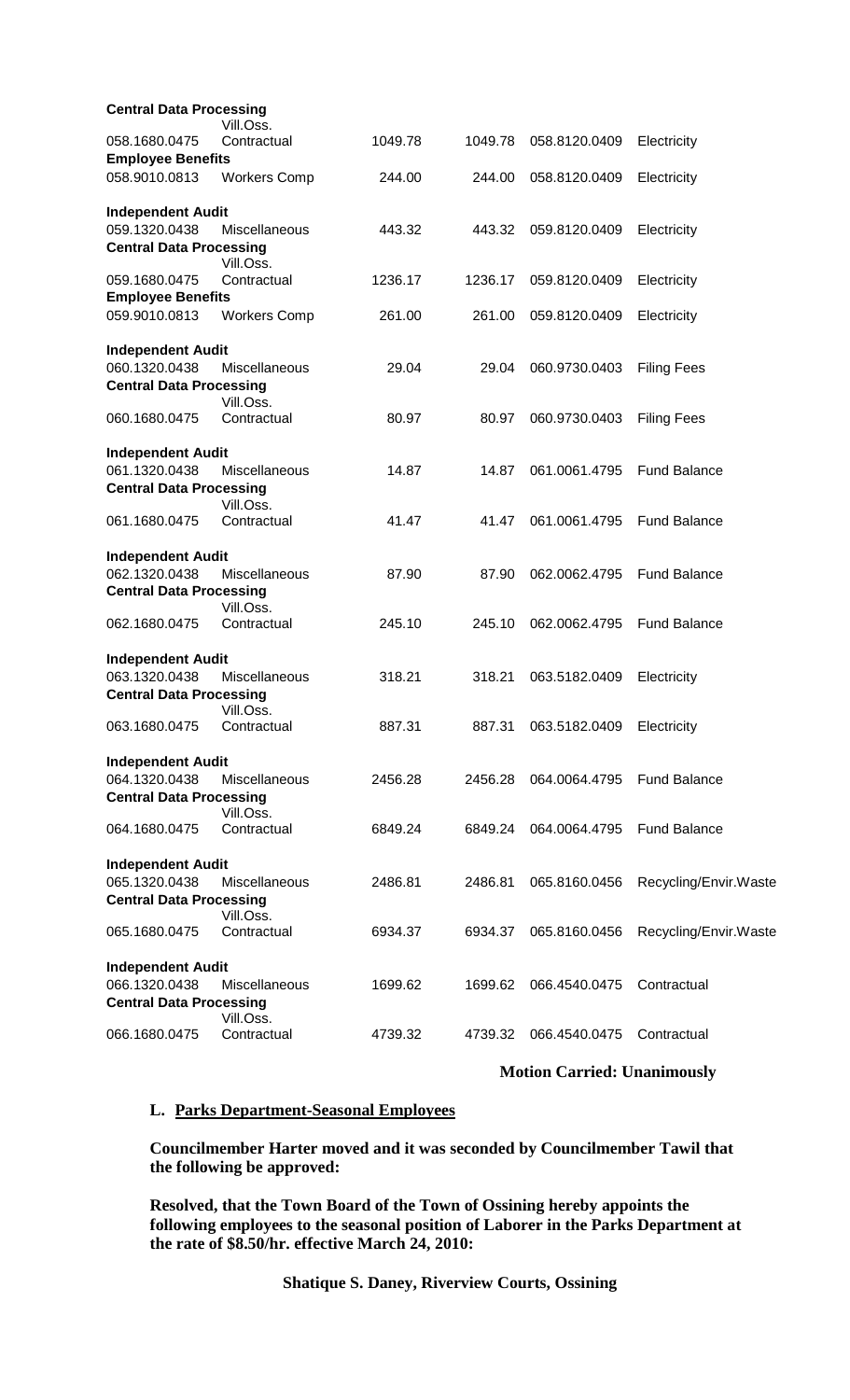**Kenneth W. Peace, Jr., Brandreth Street, Ossining Danye Smith-Robinson, Broad Avenue, Ossining**

#### **Motion Carried: Unanimously**

#### **M. Lease Agreement-Police Department Copier/Fax/Scan/Printer**

**Councilmember Harter moved and it was seconded by Councilmember Tawil that the following be approved:**

**Resolved, that the Town Board of the Town of Ossining hereby authorizes the Town Supervisor to enter into a lease and maintenance agreement with American Digital Imaging, Yorktown Heights, NY for a Sharp 208 (20 page per minute) Digital Copier/fax/scanner/printer for the Police Desk, at a monthly payment of \$52.00 per month for a term of forty-eight months. This new lease will terminate the existing lease on the Sharp 157 copier lease # 24657177 at the same price of \$52.00 per month.**

**Motion Carried: Unanimously**

#### **VI. MONTHLY REPORTS**

**Councilmember Tawil moved and it was seconded by Councilmember Harter that the following be approved:**

**Resolved, that the Town Board of the Town of Ossining hereby accepts the Monthly Reports for February, 2010 from the Building Department and GE Helicopter Report.**

**Motion Carried: Unanimously**

#### **VII. VISITOR RECOGNITION**

**Mr. Bobby Williams, Spring Street was present. Councilmember Tawil welcomed him back. Mr. Williams received many cards from his co-workers. He advised that the school district's finances will be hurt hard due to State cuts. The achievement gap is at an all time low and more parents need to get involved.** 

**Mr. Duval Cellai Stormytown Road asked the following questions:**

- **Is this becoming a platform for political careers rather than a meeting on how our town is running?**
- **Are we here to prove what we know or don't know, constantly having to be corrected publically?**
- **Do we have to listen to this hyperbole?**
- **Why are we ignoring certiorari costs? Why are we making a big deal out of bottled water?**
- **Are strings being pulled by a so called shadowy hand or do we think on our own?**

**Supervisor Borgia stated that she could not answer Mr. Cellai's questions since they are rhetorical. Supervisor Borgia added that during these difficult financial times, we are spending more time on certiorari claims. We are doing our best to run our municipality.**